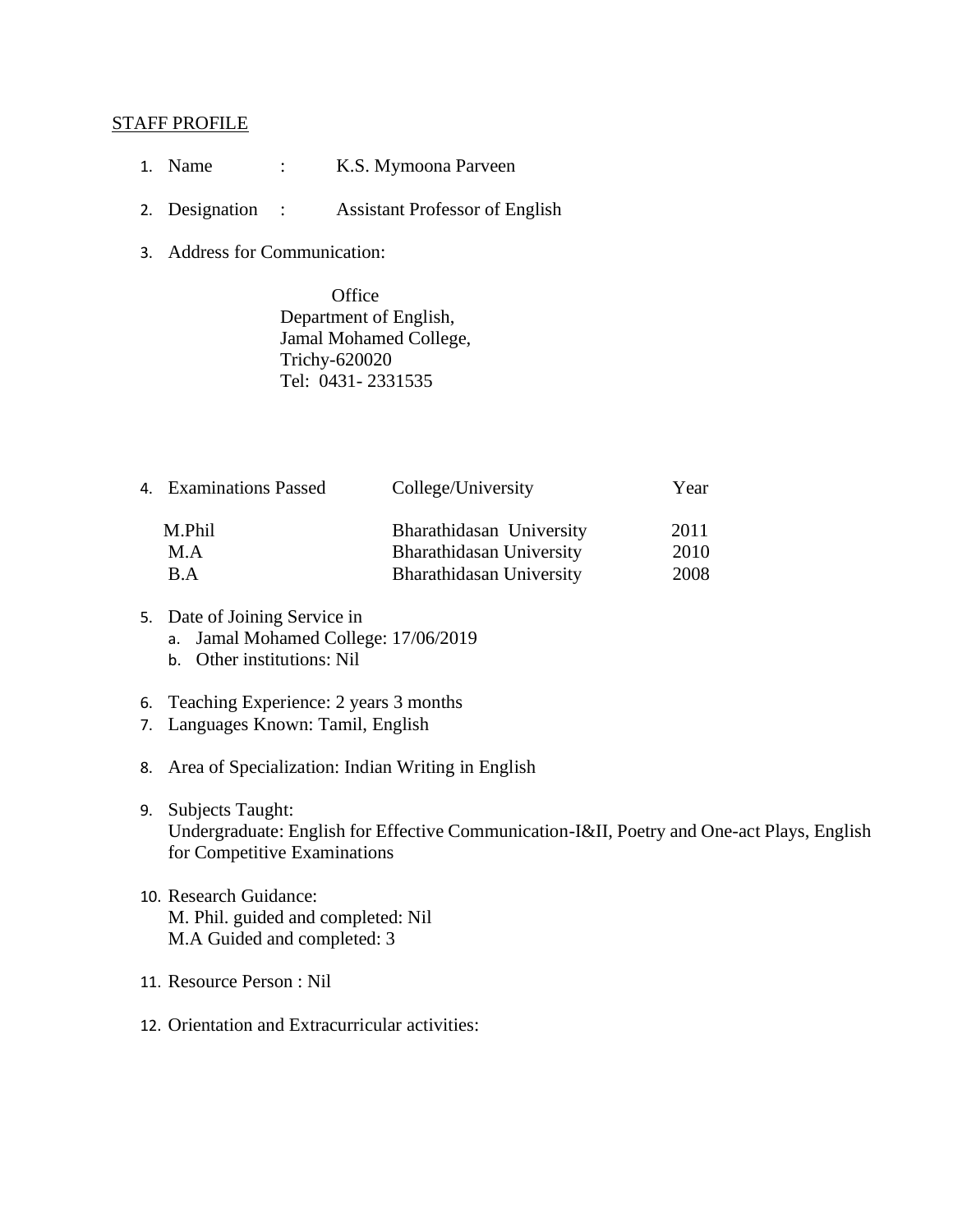Completed 4-Week (from June 04- July 01, 2020) Induction/ Orientation Programme for the faculties organized by Teaching Learning Centre, Ramanujan College (University of Delhi).

Completed 4-Week (Jan-Feb 2020) NPTEL course on Effective Writing.

Participated in the Staff Enrichment Programme on Ownership Culture organized by the Internal Quality Assurance Cell of our college on  $14<sup>th</sup>$  June 2019.

Participated in the Faculty Development Programme on "E-Content Development" organized by the Internal Quality Assurance Cell of Jamal Mohamed College from 30- 06-2020 to 04-07-2020

Participated in the Online Faculty Enrichment Programme organized by the Internal Quality Assurance Cell of Jamal Mohamed College from 21-06-2021 to 25-06-2021

- 13. Administrative Responsibilities: Nil
- 14. Membership/Position in Academic Bodies: Nil
- 15. Seminar Conferences organized: Nil
- 16. Conference/Seminar/ Workshop attended:

Participated in the One Day Workshop on 'Research in English – Theory and Practice' held on 22 January 2020 at Bishop Heber College (Autonomous), Trichy-17.

Participated in the One Day Workshop on "Foresight and Insight: Approaches to Literary Theory and Criticism" held on  $12<sup>th</sup>$  February 2020 at Jamal Mohamed College (Autonomous), Trichy-20.

Participated in the Webinar on Discourse Analysis: Research and Literacy in the Language Classroom presented by Dr. Nishevita Jayendran, TATA Institute of Social Sciences, Mumbai, on 5th June, 2020.

Participated in the Webinar on "How to write an effective Research Article?" on 04th June 2020 hosted by IQAC & Research and Development Cell – Marudhar Kesari Jain College for Women, Vaniyambadi 635751.

Participated in " A Webinar on Ecotheory: Naess to Estok " organized by PG and Research Department of English, Bishop Heber College (Autonomous), Tiruchirappalli on Thursday, 11th June, 2020.